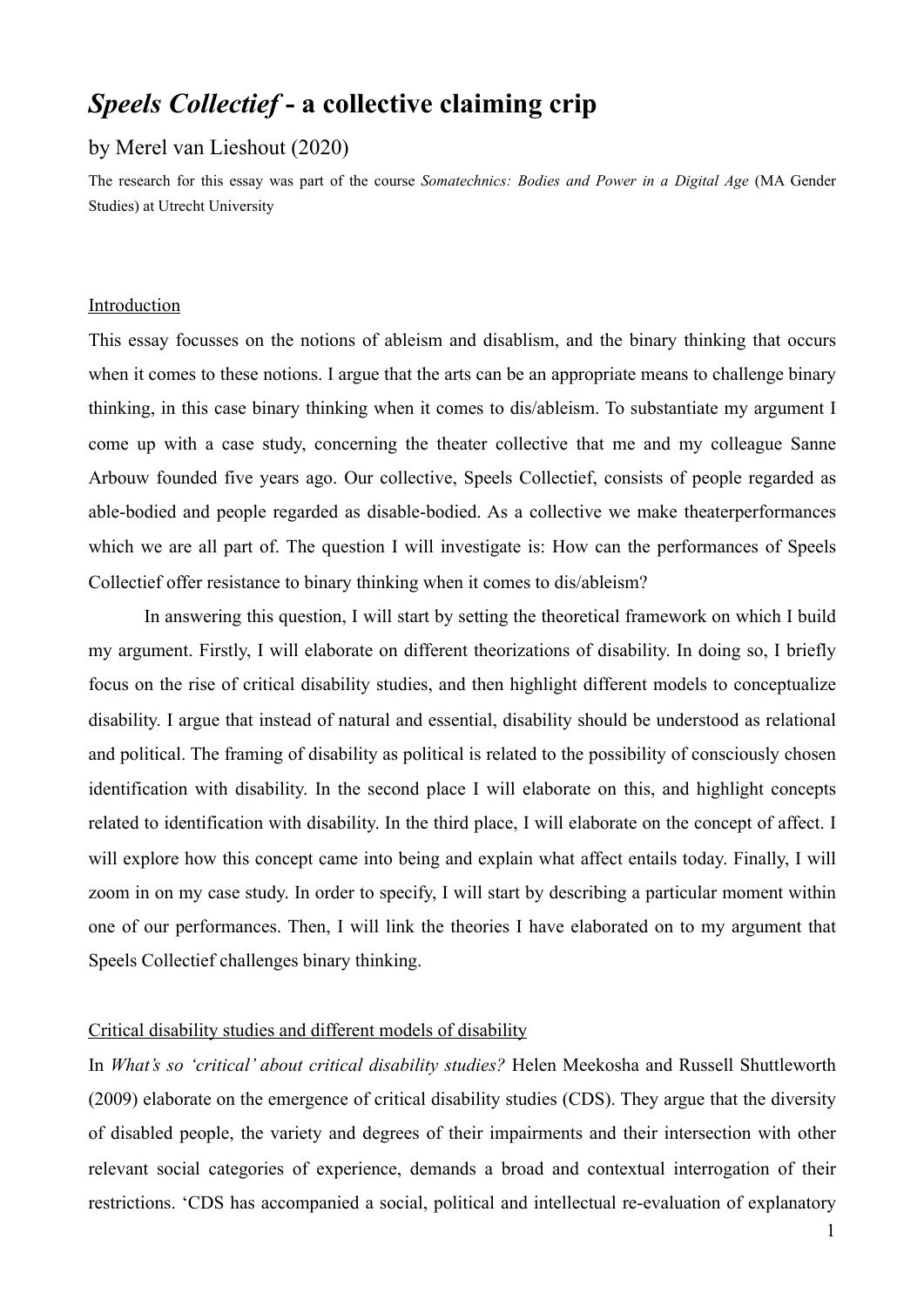<span id="page-1-2"></span>paradigms used to understand the lived experience of disabled people and potential ways forward for social, political and economic change' (Meekosha and Shuttleworth, 2009, p[.](#page-1-0)49).<sup>[1](#page-1-0)</sup> In the current conceptualization of CDS it is important to incorporate four principles. Firstly, the irreducibility of social life to objective facts. 'Undergoing continual historical and sociocultural transformation, society cannot be described adequately without reference to changing social relations and cultural meanings' (Meekosha and Shuttleworth, 2009, p.52). Secondly, Meekosha and Shuttleworth argue that in the struggle for an autonomous and participatory society, linking theory with praxis is required. The third principle they mention, is the necessity that the field of study is aware of its own historicity and critically reflects on its own theories and praxis. In the fourth place, they highlight the need to engage in an explicit dialogue with other cultures on the issues and concepts of current significance. 'This is crucial for CDS when the global majority of disabled people are excluded from the dominant disability discourse' (Meekosha and Shuttleworth, 2009, p.54)[.2](#page-1-1)

<span id="page-1-3"></span> Meekosha and Shuttleworth make clear, that although regularly the meaning of disability is presumed to be self-evident, multiple understandings of disability exist. In *Introduction: Imagined Futures* Alison Kafer (2013) elaborates on different models of disability. The framework for dominant understandings of disability and disabled people is formed by the very closely aligned individual model and medical model of disability. Within these models atypical bodies and minds are framed as deviant, pathological, and defective. What characterizes the medical model is the positioning of disability as an exclusively medical problem and the conceptualization of such positioning as an objective fact. In both the individual and the medical model 'disability is cast as a problematic characteristic inherent in particular bodies and minds. Solving the problem of disability, then, means correcting, normalizing, or eliminating the pathological individual' (Kafer, 2013, p.5). The appropriate approach to disability within this framework is therefore medical treatment of the person and their condition.

 Instead of casting disability as a natural, self-evident sign of pathology, disability can be seen as a product of social relations. The social model of disability argues for a conceptual distinction between "impairment" and "disability". Impairment refers to 'any physical or mental limitation, while disability signals the social exclusions based on, and social meanings attributed to, that impairment' (Kafer, 2013, p.7). Within the social model, next to medical interventions, an

<span id="page-1-0"></span><sup>&</sup>lt;sup>[1](#page-1-2)</sup> Meekosha and Shuttleworth (2009) mention a number of factors that have influenced the re-evaluation that has led to the development of CDS. See *What's so 'critical' about critical disability studies?* for an elaboration on this.

<span id="page-1-1"></span>See again *What's so 'critical' about critical disability studies?* (2009) for a more detailed elaboration on the [2](#page-1-3) principles that are considered important in the current conceptualization of CDS.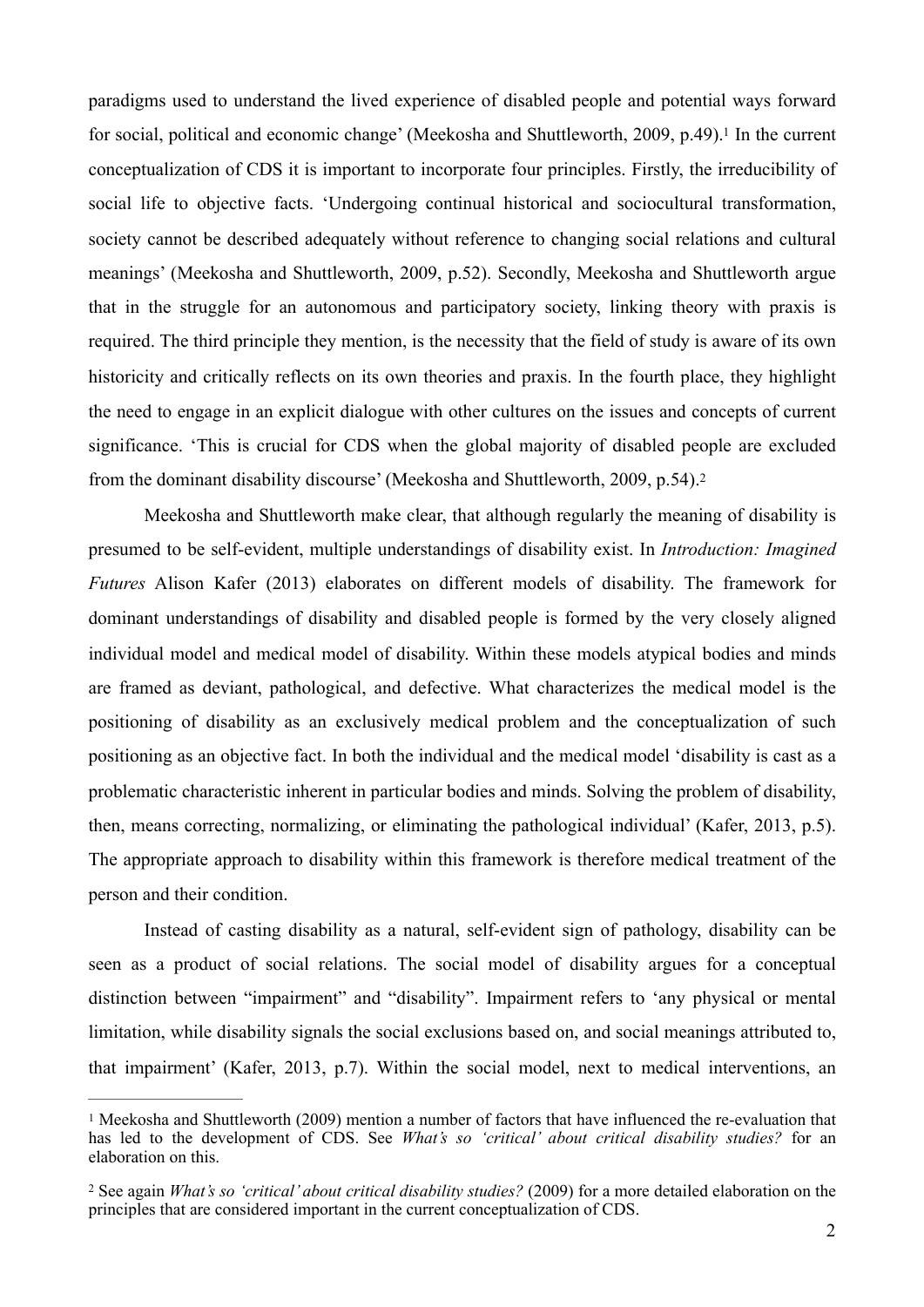appropriate approach to disability is to rearrange social processes and policies that constrict disabled people's lives.

 The distinction between impairment and disability on which the social model relies, has undergone a number of critiques. According to Kafer both impairment and disability are social. She (2013, p.7) argues that 'people with impairments are disabled by their environments; or, to put it differently, impairments aren't disabling, social and architectural barriers are.' In the political/ relational model of disability the problem of disability (or impairment) 'no longer resides in the minds or bodies of individuals but in built environments and social patterns that exclude or stigmatize particular kinds of bodies, minds, and ways of being' (Kafer, 2013, p.6). Disability does not occur is isolation, it is experienced in and through relationships. Disability can thus only exist in relation to able-bodiedness/able-mindedness, such that "disabled" and "abled" form a constitutive binary. According to Rosemarie Garland-Thomson, this hierarchical division of bodies and minds is used to 'legitimat[e] an unequal distribution of resources, status, and power within a biased social and architectural environment' (quoted in Kafer, 2013, p.6). Kafer juxtaposes the medical model with the political one. In doing so, she is not suggesting that the medical model is not political. On the contrary, she argues for increased recognition of the political nature of a medical framing of disability. In *Genealogies* Margrit Shildrick (2009, p.42) argues in line with the political/relational framing of disability, that '[a]gainst the dominant standard the construction of physical difference as a failing, incomplete and inferior, marks disabled embodiment as deeply devalued, not so much for what it is, but for what it fails to be. Its status, value, and meaning are from the start relational, rather than having autonomous standing.' Donna Haraway (1991) in *A Cyborg Manifesto: Science, Technology, and Socialist Feminism in the Late Twentieth Century* even further problematizes the dichotomous relationship between ability/disability and normal/abnormal by arguing that the boundaries between organism and machine are blurred. 'There is no fundamental, ontological separation in our formal knowledge of machine and organism, of technical and organic' (Haraway, 1991, p.178). The possibility to reconstitute our bodies, means that we could 'embrace new technologies with positive identities rather than feeling victims of inadequate functioning' (Meekosha and Shuttleworth, 2009, p.60). Haraway's arguments are in line with the political/relational model of disability.

#### Collective affinities and claiming crip

The disability theory and politics that the scholars mentioned above develop, does not rely on a fixed definition of "disability" and "disabled person" but recognizes the parameters of both terms as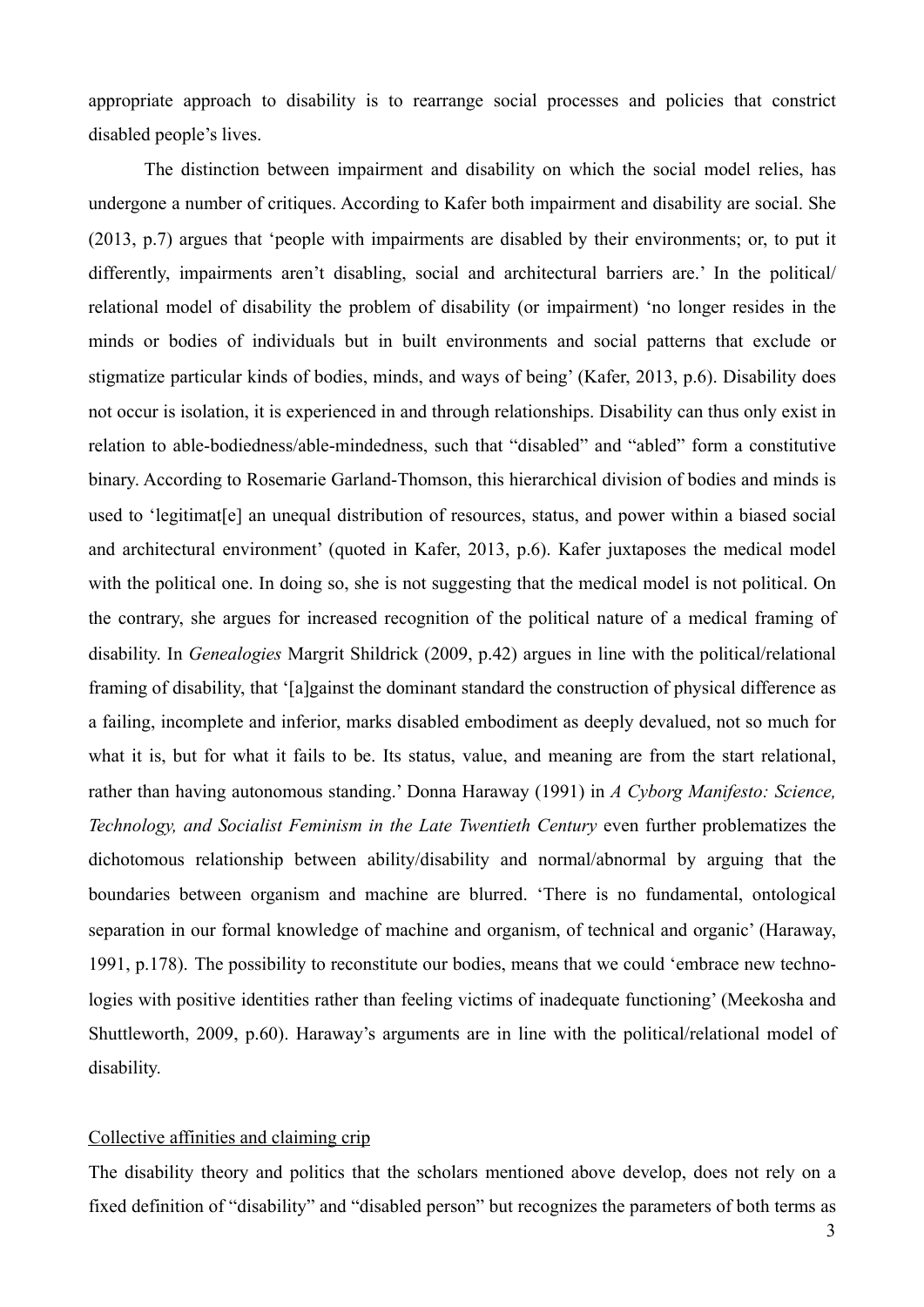always open to debate. Kafer introduces the term "collective affinity" and the possibility of "claiming crip". She argues that if we move away from a medical/individual model of disability, identification with disability cannot be solely linked to a certain diagnosis. Disability can be seen less as a diagnostic category, and more as a collective affinity, in which "we" can play 'on identifications that have been attributed to individuals by their societies, and that have served to exclude them or subordinate them' (quoted in Kafer, 2013, p.11). In this sense, one could imagine a "we" that includes folks who identify as or with disabled people but do not have a disability themselves. Even people lacking not only diagnosis, but any symptoms of impairment, could identify with disability. As a non-disabled person, Kafer (2013, p.13) argues, one can claim crip as 'a way of acknowledging that we all have bodies and minds with shifting abilities, and wrestling with the political meanings and histories of such shifts.' Attention to questions about the histories and effects of disability claims and the different availability and viability of disability identification, distinguishes this kind of non-disabled claim to crip from the, what Kafer (2013, p.13) calls, 'wellintentioned but deeply ableist declaration that "we are *all* disabled".' This declaration obscures specificities of the lived experience of disabled bodies, conflating all experiences of physical, mental, or sensory limitation without regard to structural inequality or patterns of exclusion and discrimination. To claim crip critically, Kafer states, is to recognize the ethical, epistemic, and political responsibilities behind such a claim.

#### <span id="page-3-1"></span>The affective tur[n3](#page-3-0)

As mentioned in the introduction of this essay, I consider the arts as an appropriate means to resist a binary way of thinking. An important reason for this argument, is the affective response the arts can bring about. After having elaborated on the concept of affect and it's wider, historical context, I will make the link to Speels Collectief and argue why the affective response related to the arts can be used as a strategy to overcome binary thinking.

 In *The arena of affect: Marina Abramović and the Politics of Emotion* Louis van den Hengel (2018) states that the dualism between body and mind is central to the history of western thought. The concept of dualism was originated by René Descartes at the beginning of the seventeenth century. Descartes considers the mind as fundamentally separated from the body. According to Descartes the existence of the mind is more certain than the existence of material things, and therefore he attributes the greatest value to the mind. The appreciation of the mind over the body is

<span id="page-3-0"></span>Part of this elaboration on affect I have worked out earlier in my essay *Tous Les Mêmes - Thinking through* [3](#page-3-1) *the body* (2019).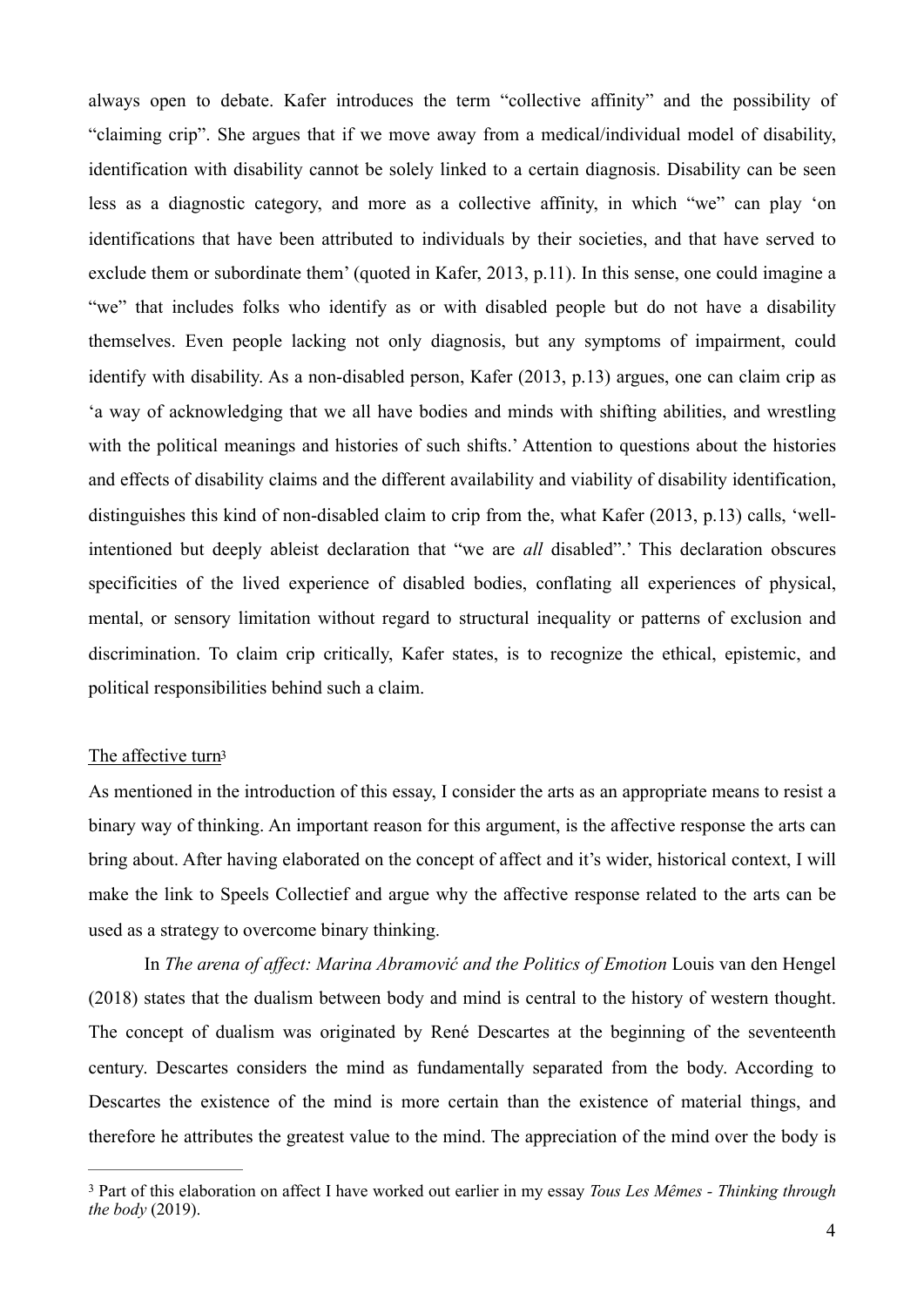coded as a masculine principle. 'The philosophical dichotomy between mind and matter, between reason and passion, between culture and nature, therefore is in and of itself part of a larger social hierarchy of gender' (Van den Hengel, 2018, p.126). In the theory and practice of art criticism, the dualism between body and mind and the high appreciation for the latter has led to attempts 'to arrive at an objective, disembodied and 'correct' judgement of the value and meaning of works of art' (Van den Hengel, 2018, p.126). This approach served to conceal particular bodies, mostly the bodies of white, male art historians and critics, whose artistic preferences and aversions were all but neutral or objective. Since the eighties of the last century feminist thinkers came up with criticism of this semblance of objectivity and the dualism between body and mind. They argued for an epistemological revaluation of the affective or emotional tension of embodied experiences, and regarded thinking as an embodied practice in which reason and emotion come together in a nonhierarchical relationship. In doing so, these feminist thinkers paved the way for the 'affective turn'. The focus on affect that can be noticed within feminist theory today, can be viewed within this context.

 Affect concerns an experience prior to or outside of consciousness, an experience that cannot be fully captured by the conventions of language. Van den Hengel (2018) states that affect is a pre-personal or impersonal passage of intensity, but, he argues, this does not mean that affect stands outside the social order. Affectivity relates precisely to the capacity of bodies to enter into new connections with other bodies and forces. It relates to the ability of bodies to affect and to be affected. In line with Van den Hengel, I would argue that the arts can make a unique contribution to our understanding of a complex theoretical concept such as affect. Art, like affect, could be regarded as embodying a specific mode of thinking. This mode of thinking is not based on concepts, but rather resonates with the physicality of the body.

#### Intermezzo

The doors open, the audience comes in. Rumbling, stumbling, soft whispers. Everyone finds a seat, sits down, is quiet now. The lights in the room fade out. Darkness. A voice-over: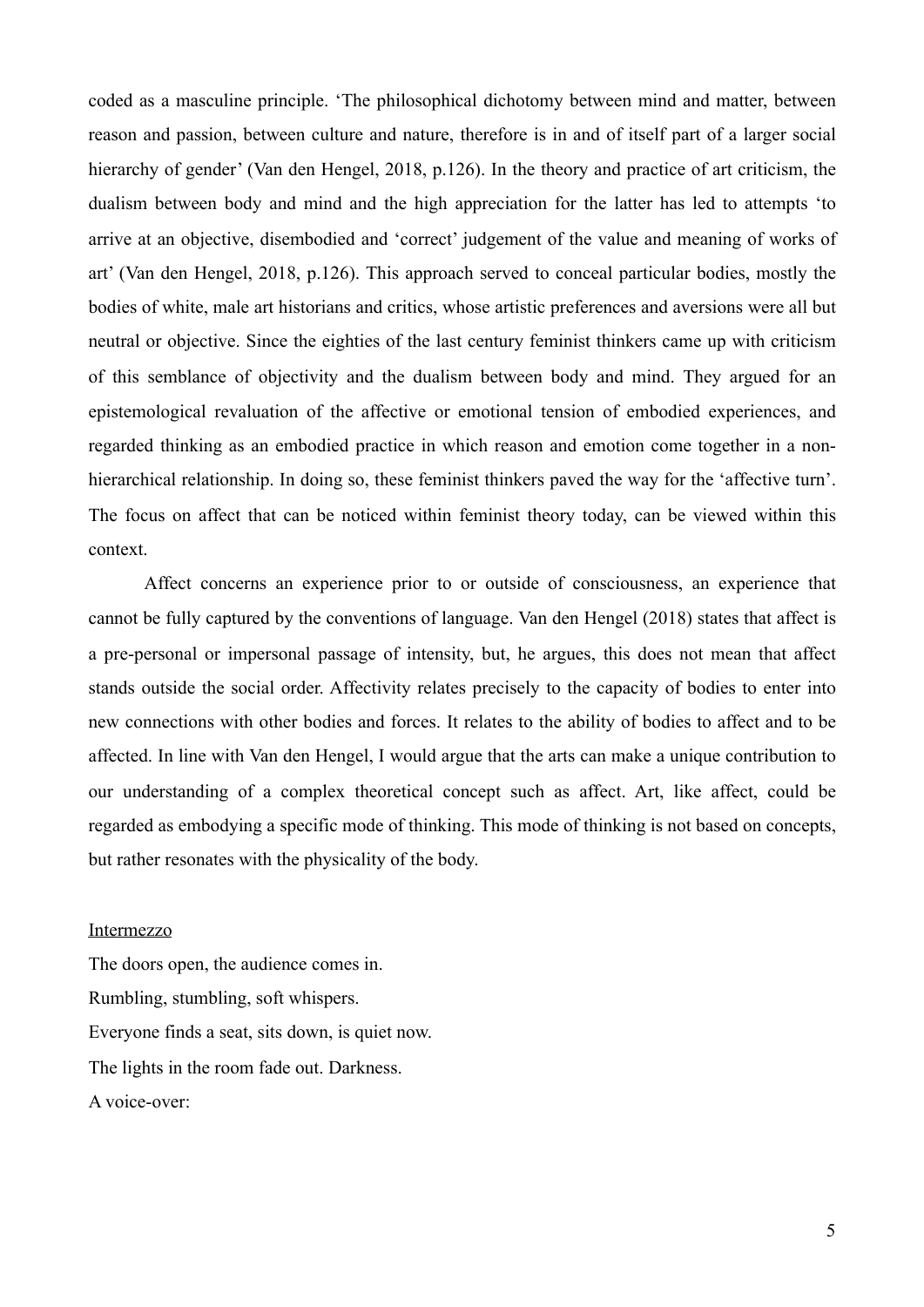*We are waiting.*

*To make time pass, we discover time.*

*We slide into a second. We fall into a crack. We step into a space. We jump into an opening. We are waiting.* 

Music fades in, slowly. Theater light comes on, suddenly.

Two actresses come up and move to the center of the stage.

One of them is Joanna, wearing a silver suit. The other one is me, wearing, although two sizes larger, the exact same suit. Joanna sits in her wheelchair, I stand on my two feet. Joanna starts moving. I copy her movements, as if there is an invisible mirror between us. She moves forward and backward, turns around with her chair, waves her arms. I, on my two feet, try to mirror the fluency of her turning. We all know Joanna's muscles sometimes uncontrollably contract, especially when she is tense. On stage, at this specific moment, her spasms create a beautiful contrast with her flowing movements. To me, at this specific moment, her spasms mean I have to work even harder to perfectly mirror Joanna.

### Speels Collectief as a resistance to binary thinking

The arts have the ability to create affective resonances. As a collective, our aim is to create these resonances in the bodies of the audience and in the bodies of the performers themselves. Van den Hengel (2018, p.134) speaks about art as 'an embodiment of sensation that brings into being the possibility for genuine thought: a mode of thinking that remains open to the other and which welcomes the otherness of the other.' The otherness of disability is seen as disordering and therefore undesirable, because, as Shildrick (2009, p.58) puts it, 'disorder, ambiguity, and uncertainty have always been productive of anxiety in western culture.' Normativities and the binary system on which they rest are never fixed nor stable. However, because of the anxiety for disorder, in western culture much is being done to maintain the apparent stability of normative categories and to separate supposedly oppositional groups. I do believe Speels Collectief contributes to a challenge of normativities and the binary system related to these normativities, because every individual of the collective and every performance we make consciously welcomes the otherness of the other.

 In *Feeling, Emotion, Affect* Eric Shouse (2005) explains that an affect is an experience of intensity, a moment of unformed and unstructured potential. Such a state, he argues, can be considered as an encounter between the affected body and the second, affecting body. Shouse (2005, p.3) argues that the importance of affect 'rests upon the fact that in many cases the message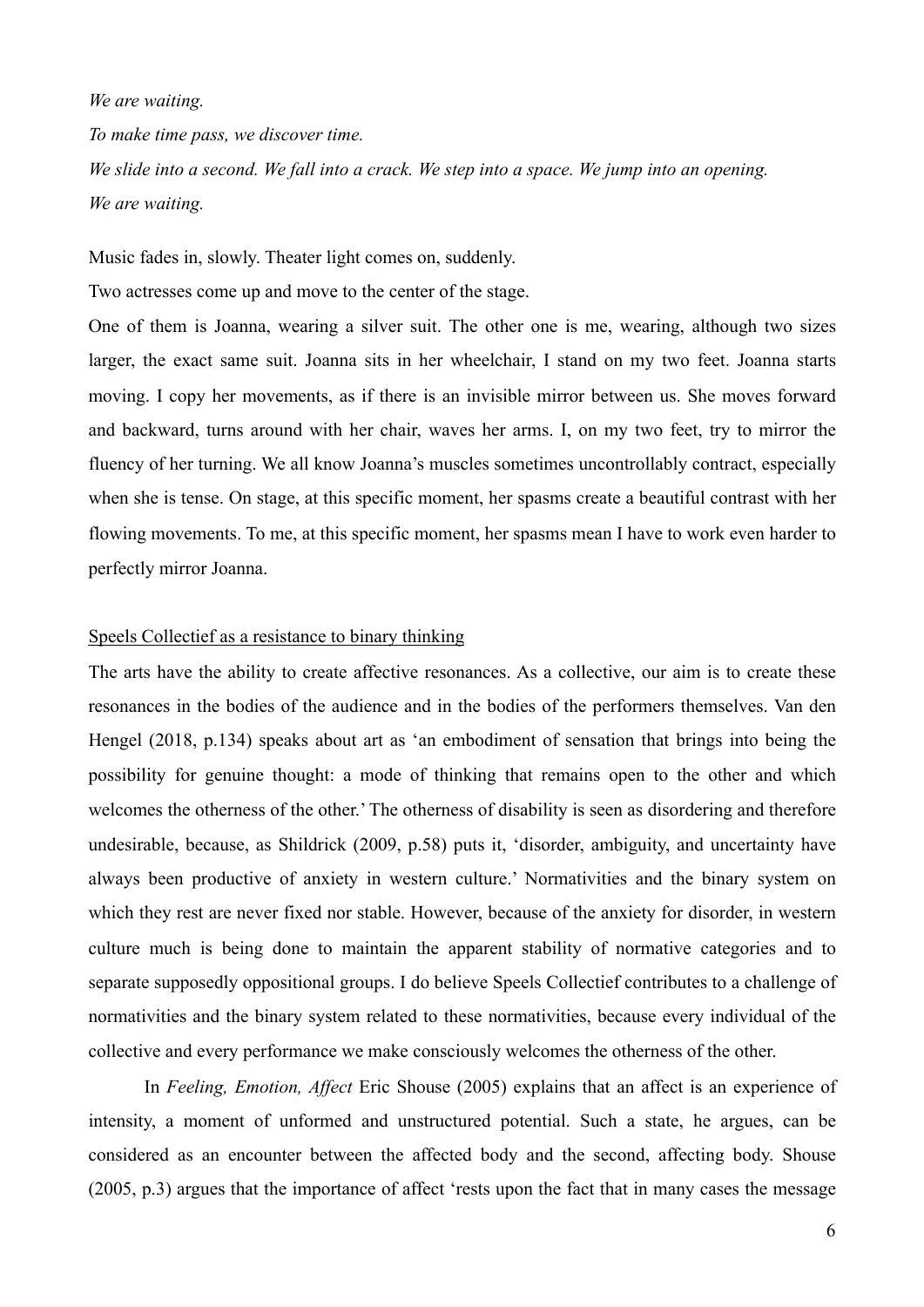consciously received may be of less import to the receiver of that message than his or her nonconscious affective resonance with the source of the message.' The ideological goal of Speels Collectief is to overcome binary thinking when it comes to dis/ableism. However, above I argued that the main aim of our collective is to create affective resonance. In our performances we do not attempt to address the cognition in which binary thinking takes place, we strive for an experience prior to or outside of consciousness. Therefore, I think the power of Speels Collectief lies not so much in the literal, ideological effects, but in our ability to create affective resonances independent of content or meaning.

 Van den Hengel explores Gilles Deleuze's statement that thinking is an encounter. 'Real thought is not born from the individual intellect, nor does it derive from the accepted conventions of language. Rather, there is something in the world that forces us to think. This is […] an encounter with the unknown and the unfamiliar – with difference or otherness – which calls for an openness to the unpredictable and the new' (Van den Hengel, 2018, p.134). Deleuze makes a distinction between "objects of recognition" which reconfirm what we already know or think we know, and "objects of encounter" which cannot be understood through cognition and thus give rise to real thought. An object of encounter presents itself as a material rupture in our habitual ways of knowing, being and acting. According to Van den Hengel (2018, p.134) an encounter is simply 'that which happens to us when someone or something touches us in unexpected ways, it is what happens when our soul is set in motion. An object of encounter, then, occurs first and foremost at the embodied level of affect: it is felt rather than recognised, and it is precisely the *sensation* of the unfamiliar that forces us to think.' The force of Speels Collectief resides in its functioning as an object of encounter. On stage, the mishmash of bodies and their variety of capabilities defy the boundaries of sameness and difference. As a collective, we spread impurity within the normative categories that still maintain within the arts.

 The political/relational framework to theorize disability discussed earlier, recognizes the difficulty in determining who is included in the term "disabled". The model refuses any assumption that it refers to a discrete group of particular people with certain similar essential qualities. Speels Collectief positions "disability" as a set of practices and associations that can be criticized, contested, and transformed. We argue that disablism is implicated in relations of power and that those relations, their assumptions, and their effects are contestable and open to debate. As a collective, we identify as or with disabled people by acknowledging that we all have bodies and minds with shifting abilities. I would argue that we, consciously and critically, could claim crip.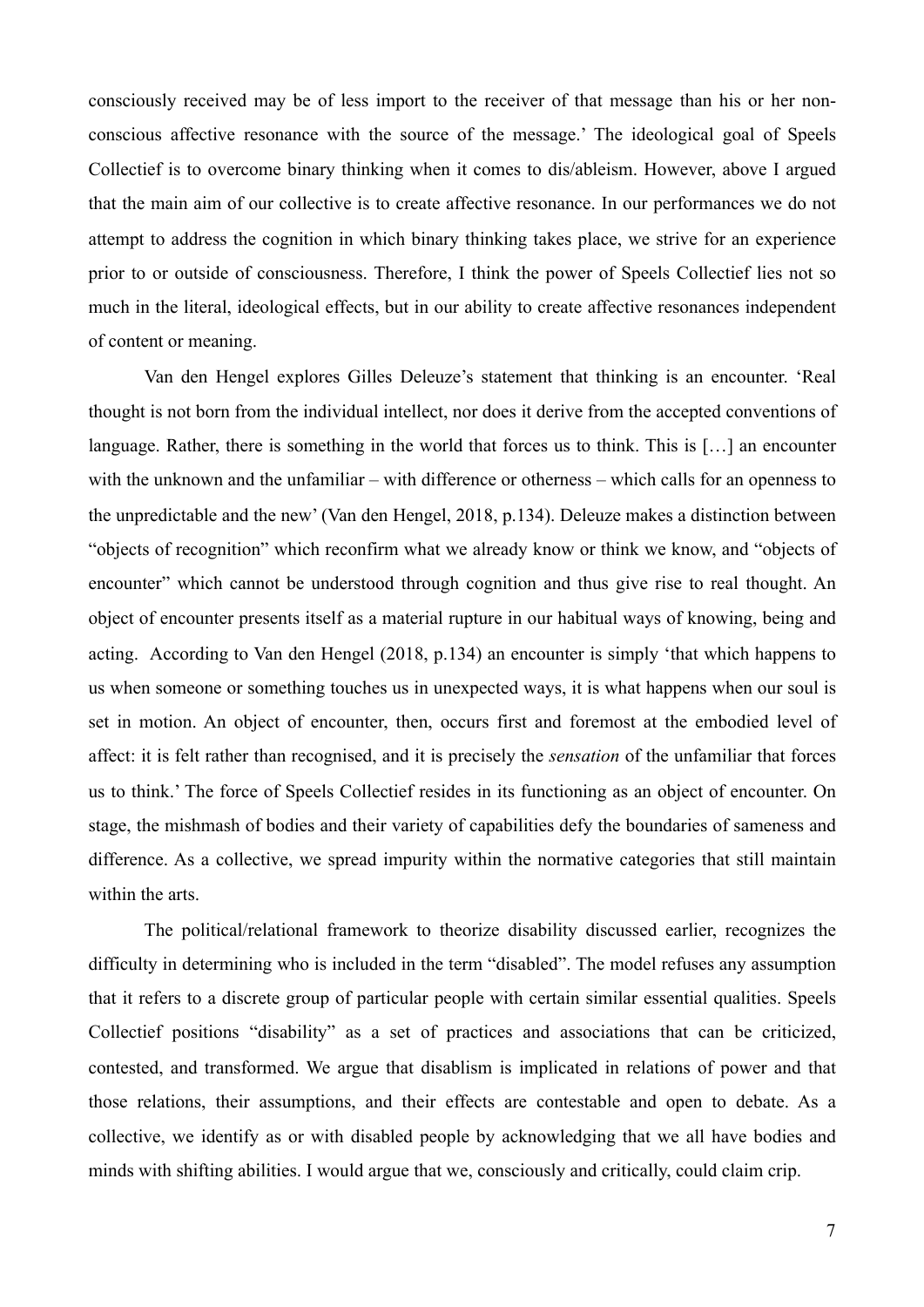#### **Conclusion**

How societies divide "normal" and "abnormal" bodies is central to the production of what it means to be human in society. It determines who has the right to be part of society and to what extent. Speels Collectief critically questions who should have the right to be part of an artistic process and product, and who should not have that right. We argue that the dis/ableism binary that is presumed to be self-evident, should not be of any significance in answering this question. By creating affective resonance with our performances, we challenge essentializing and reductive assumptions about disability. In doing so, I believe we can contribute to an expansion of the understanding of disabled people's place in the world.

 According to Shildrick (2009, p.58), disability reminds the majority of people of their own fragility. 'It is as though each one knows, but cannot acknowledge, that the disabled other is a difference within, rather than external to, the self.' Speels Collectief argues for the embrace of difference. We are all different, and we are all fragile. Maybe that should be regarded as our strength.